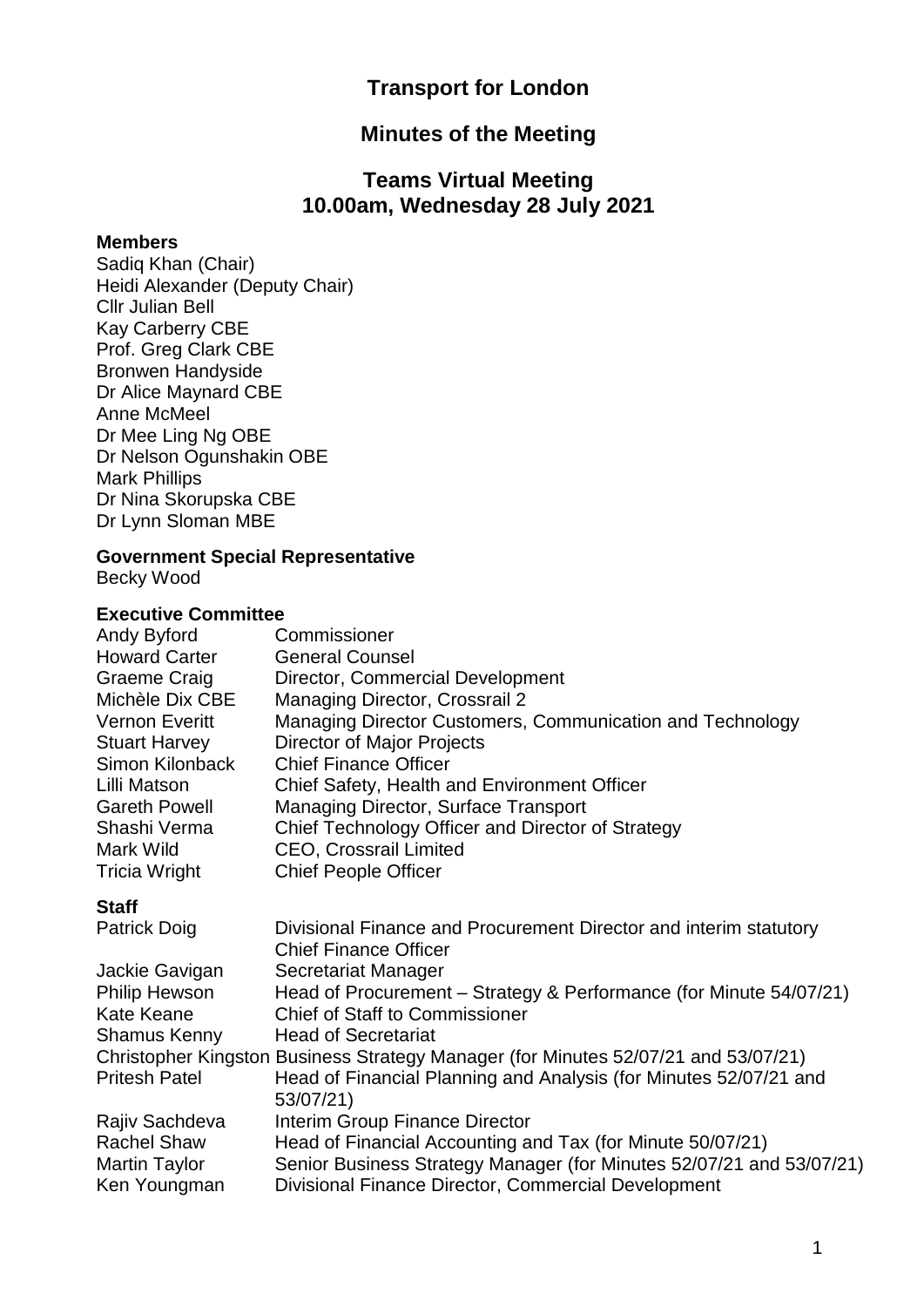# **44/07/21 Apologies for Absence and Chair's Announcements**

The Chair welcomed everyone to the meeting, which was being broadcast live on the Greater London Authority website and on YouTube to ensure the public and press could observe the proceedings and decision-making. Apologies for absence had been received from Ben Story and Andrew Gilligan, the Government Special Representative. Andy Lord, Managing Director London Underground and TfL Engineering, and Alex Williams, Director of City Planning, were also unable to attend the meeting.

The meeting was being held using Teams due to several logistical issues in relation to the holding of a physical meeting at City Hall, including limited capacity. As the flexibility of meetings regulations expired on 6 May 2021, all decisions required would be taken by the Chair, exercising Chair's Action, following the discussion of the item with Members.

The Chair welcomed Becky Wood to the meeting. She had recently been appointed as a Government Special Representative, as part of the funding agreement, and would attend the meetings of the Board, Finance Committee and Programmes and Investment Committee.

In his role as Mayor, the Chair confirmed that he intended to reappoint Members whose terms of office were due to expire on 5 September 2021 for a further three-years to September 2024. Dr Alice Maynard CBE had decided to stand down at the end of her current extended term, to devote more time to her own business and other work. The Chair and Members thanked her for her work supporting TfL and the users of its services, first as a member and Chair of the Independent Disability Advisory Group and, since 2016, as an active and engaging Member of the Board. She was commended for her contributions on a wide range of topics, particularly around customer service and on ensuring the needs of disabled people were considered both in service delivery and in planning and project delivery, which had been invaluable. A recruitment campaign was underway to appoint new Members ahead of the meeting of the Board in October 2021.

The tragic tram overturning at Sandilands on 9 November 2016 saw the loss of the lives of seven people; Dane Chinnery, Donald Collett, Robert Huxley, Philip Logan, Dorota Rynkiewicz, Philip Seary and Mark Smith. The Inquest jury had recently reached its conclusions and the Senior Coroner was currently considering whether to make a report on the Prevention of Future Deaths and what recommendations to make. The thoughts of everyone at TfL continued to be with the families of those who lost their lives and they were doing all they could to ensure that such a tragedy did not happen again.

Staff and contractors were thanked for their efforts during the coronavirus pandemic and the work on the recovery, including the active engagement programme to welcome people back onto public transport. TfL continued to support its staff and contractors. Since the last meeting, there had been two further Covid-19 related deaths, bringing the total of staff and contractor deaths to 92, of which 53 were bus drivers; the thoughts of the Board and staff were with their families and friends.

On behalf of the Board, the Chair thanked Michèle Dix CBE, who was about to retire and Chris Macleod, who retired at the end of June 2021, for their service to TfL. Michèle Dix CBE joined TfL in 2000 and during her long and successful career had led on the Congestion Charge and the first Low Emission Zone, and had been the Managing Director of Planning and most recently the Managing Director of Crossrail 2. She was awarded a CBE in 2015 for her services to transport and had been described as one of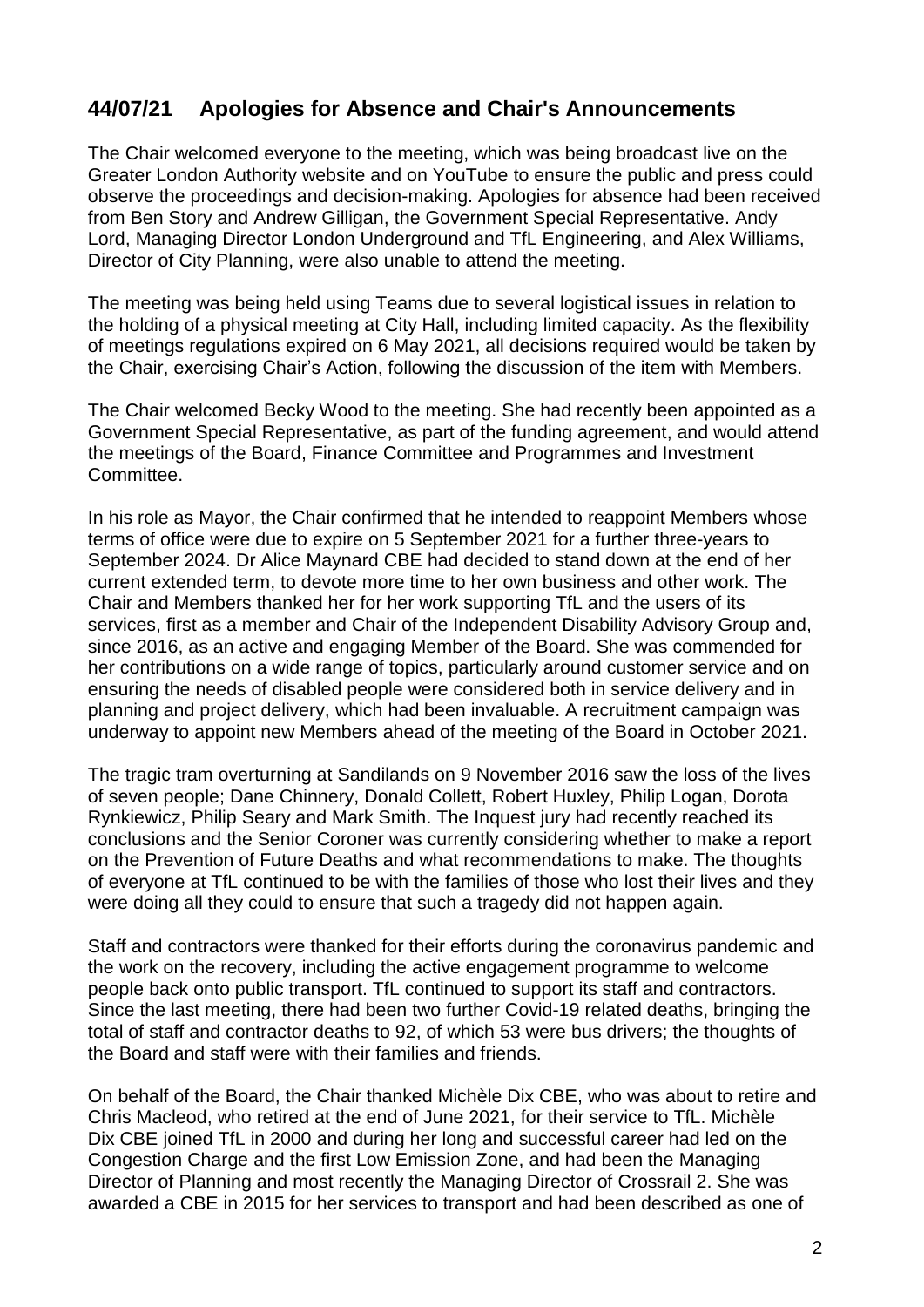the top 50 most influential women in Engineering and as the best transport planner in Britain. Chris Macleod had worked at TfL for 15 years, most recently as the Director of Customer and Revenue. He and his team devised 'Every Journey Matters', which epitomised TfL's purpose of delivering transport for all Londoners. His work had cemented TfL's reputation as the best transport authority in the world, with cities and governments around the globe seeking to emulate it.

The Chair also welcomed two new recent senior appointments to TfL: Marcia Williams as the Director of Diversity, Inclusion and Talent and Louise Cheeseman as the Director of Buses.

The Chair reminded those present that safety was paramount at TfL and encouraged Members to raise any safety issues during discussions on a relevant item or with TfL staff after the meeting. No matters were raised.

# **45/07/21 Declarations of Interests**

Cllr Julian Bell had been appointed as a strategic advisor for BECG (Built Environment Communications Group). His declaration and biography published on tfl.gov.uk would be updated to reflect this employment and changes to former roles.

All other Members confirmed that their declarations of interests, as published on tfl.gov.uk, were up to date and there were no additional interests that related specifically to items on the agenda.

# **46/07/21 Minutes of the Meeting of the Board held on 9 June 2021**

Howard Carter informed the Board of an amendment to Minute 30/06/21 to correct the reference to the month of the tram overturning at Sandilands, which now read 9 November 2016.

**Subject to the correction of the date of the tram overturning at Sandilands in Minute 30/06/21, the Chair, following consultation with Members, approved the minutes of the meeting of the Board held on 9 June 2021. The minutes would be provided to the Chair for signature at a future date.**

# **47/07/21 Matters Arising, Actions List and Use of Delegated Authority**

Howard Carter introduced the paper. Since the last meeting, there had been no use of Chair's Action nor use of specific authority delegated by the Board nor any Mayoral Direction to TfL.

Members noted the progress against the actions from previous meetings, set out in Appendix 1 to the paper.

### **The Board noted the paper.**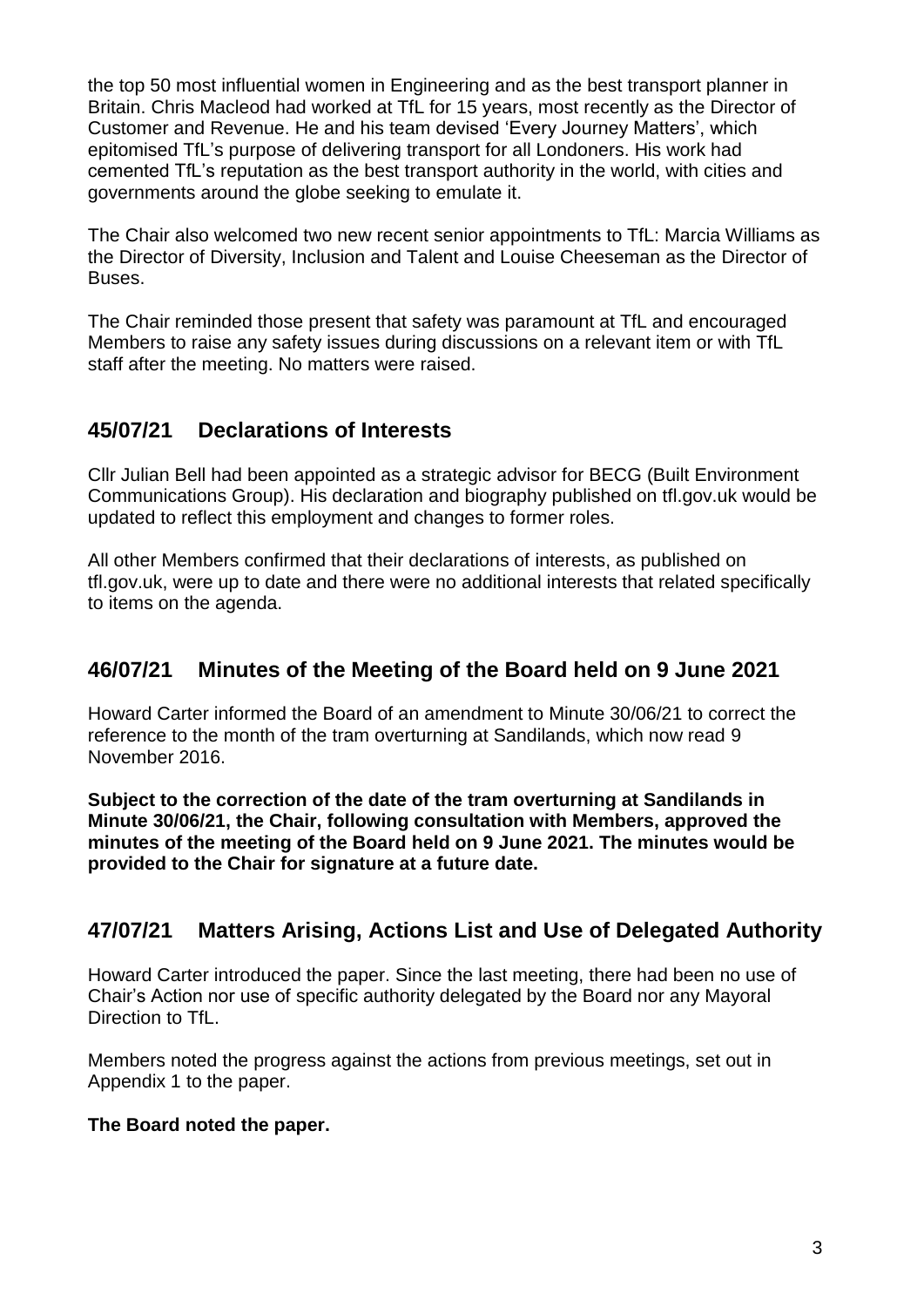# **48/07/21 Commissioner's Report**

Andy Byford introduced the report, which provided a review of the major issues and developments since the last meeting, and updated Members on significant projects and initiatives.

The key issues arising from the overview and discussion were:

- 1 The Commissioner echoed the Chair's thanks to Michèle Dix CBE and Chris Macleod on their retirement for their significant contributions to TfL. He also welcomed the opportunity to appoint the two new Directors to the Executive team. The Commissioner thanked Dr Alice Maynard CBE for her impressive contribution at TfL in helping people with accessibility issues and in the customer realm. He also welcomed Becky Wood to the meeting.
- 2 As reported by the Chair, 92 colleagues had died as a result of Covid-19. Thoughts remained with those colleagues who had tragically lost their lives and TfL continued to offer any support it could to their families and friends. There would be a memorial to recognise the critical role of transport workers during the pandemic and to ensure that those who died were never forgotten.
- 3 On 7 July 2021, the Commissioner joined the Mayor and representatives from the emergency services to lay wreaths at the memorial in Hyde Park in remembrance of those who tragically lost their lives in the 2005 attacks on London's transport network, and who would never be forgotten.
- 4 Under the Mayor's leadership, the requirement to keep the wearing of face coverings as a condition of carriage on the TfL network had been retained to help keep customers safe and support the Capital while it recovered from the effects of the coronavirus pandemic. This requirement had been communicated to customers, including through signage and announcements, and compliance on all modes of transport remained high. Customers were encouraged to report non-compliance to TfL staff, who collated data reports and could deploy enforcement officers where hotspots were identified. TfL had led other transport authorities and metropolitan mayors across the UK to retain the wearing of face coverings and the take up on TfL's networks was far higher than in the rest of the country.
- 5 TfL continued to offer employees a rapid testing service and vaccine clinics at facilities in its buildings. It was working with the Government to mitigate the impact of staff being advised to self-isolate by the NHS Covid-19 Test and Trace app on service operations, which had resulted in recent temporary suspension of some Tube lines.
- 6 On 21 July 2021, the Sandilands Inquest concluded, and the jury found that the seven people who died in the tram crash in Croydon on 9 November 2016 died as a result of an accident with contributory factors. Those who lost their lives in the tragedy would never be forgotten. The Inquests had been deeply distressing for their families and friends and all those involved, and the Commissioner reiterated his continued support to everyone affected. TfL had supported the Inquests and Coroner throughout the process in every way it could and Mark Davis, the Trams General Manager, was in attendance throughout. TfL had worked closely with the Rail Accident Investigation Branch and the Office of Rail and Road and had introduced several additional safety measures on the tram network in recent years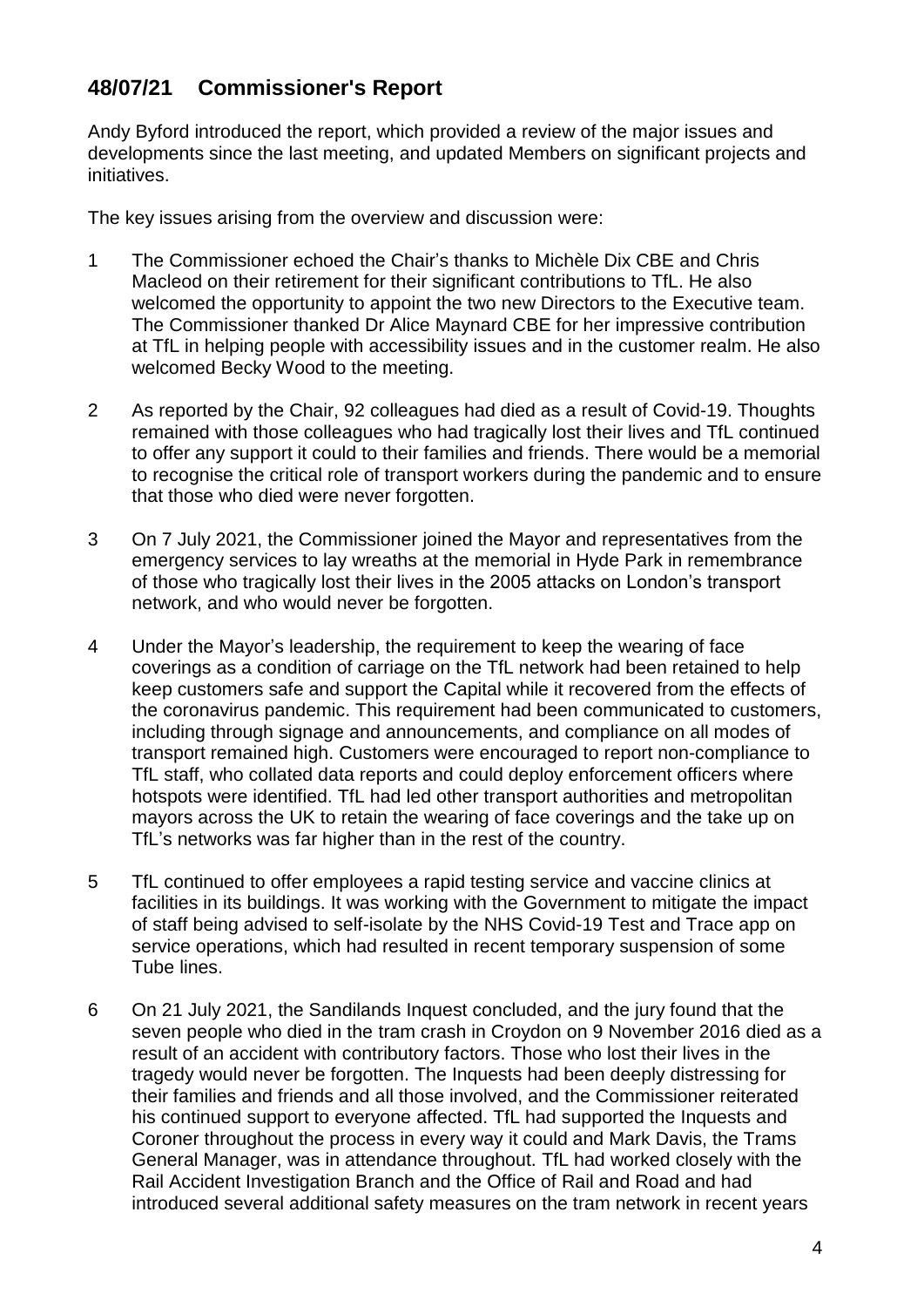to ensure nothing like this could ever happen again. Safety would always be TfL's number one priority, and it continued to review its operation and to work with the wider tram industry to introduce any further measures that may benefit the people who rely on its services. Gareth Powell confirmed that lessons learnt were shared by TfL across the UK transport networks. TfL was a founding member of a safety group for all tram operators and had hosted several fora for other tram operators and shared knowledge internationally. TfL was part of a network with other UK cities that had new or made enhancements to tram systems and disseminated information there. It also applied lessons learnt to other modes of transport.

- 7 The Commissioner thanked colleagues and contract partners for their continued hard work and their unwavering commitment to supporting London and Londoners through such challenging times. In addition to the usual challenges, TfL had successfully supported two major sporting events – the UEFA European Championship games at Wembley and the tennis at Wimbledon – ensuring fans and teams were transported to these events and home safely.
- 8 On 19 July 2021, TfL launched its campaign to encourage people back on public transport, which was aligned with the Mayor's #LetsDoLondon Campaign and would help boost recovery on the network.
- 9 Hammersmith Bridge re-opened to pedestrians and cyclists on 17 July 2021, after 11 months of closure, as well as vessels being able to pass underneath. This was a temporary measure whilst a permanent solution was being agreed with the two borough councils on either side of the bridge.
- 10 TfL, under the Mayor's leadership, had opened a consultation today on new proposals to change the Congestion Charge scheme. The proposed changes included reducing the hours of operation, a daily charge of £15 and concessions for residents. The proposals ensured the Congestion Charge continued to meet its primary objectives to reduce traffic and congestion in central London, improve London's air quality, reduce carbon emissions and encourage more journeys to be made by walking, cycling or public transport. At the same time, the proposals recognised the changing context of travel patterns as London moved to the next phase of pandemic recovery. The consultation would run until 6 October 2021.
- 11 Great progress had been made on the Northern Line Extension, which was running trial operations and would deliver a state-of-the-art transport network and two new stations to improve the lives of residents around Battersea Power Station.
- 12 Excellent progress had also been made on the Crossrail project, which was in the trial running phase. Trains were running through the central tunnels and operating a 12 trains per hour timetabled service. The blockade had been very successful, and more stations were handed over at Canary Wharf and Whitechapel, with the handover of Paddington station expected over the coming weeks. The line was expected to open within the first half of 2022.
- 13 Elsewhere on the agenda, the Board was asked to approve a Revised Budget, which built on the Budget approved in March 2021. It outlined how TfL remained on track to reduce the funding gap, deliver the recurring savings required as part of the Business Plan, and work towards becoming financially sustainable by April 2023. A condition of TfL's funding agreement with the Government was the requirement to review TfL pensions. Sir Brendan Barber, former General Secretary of the Trades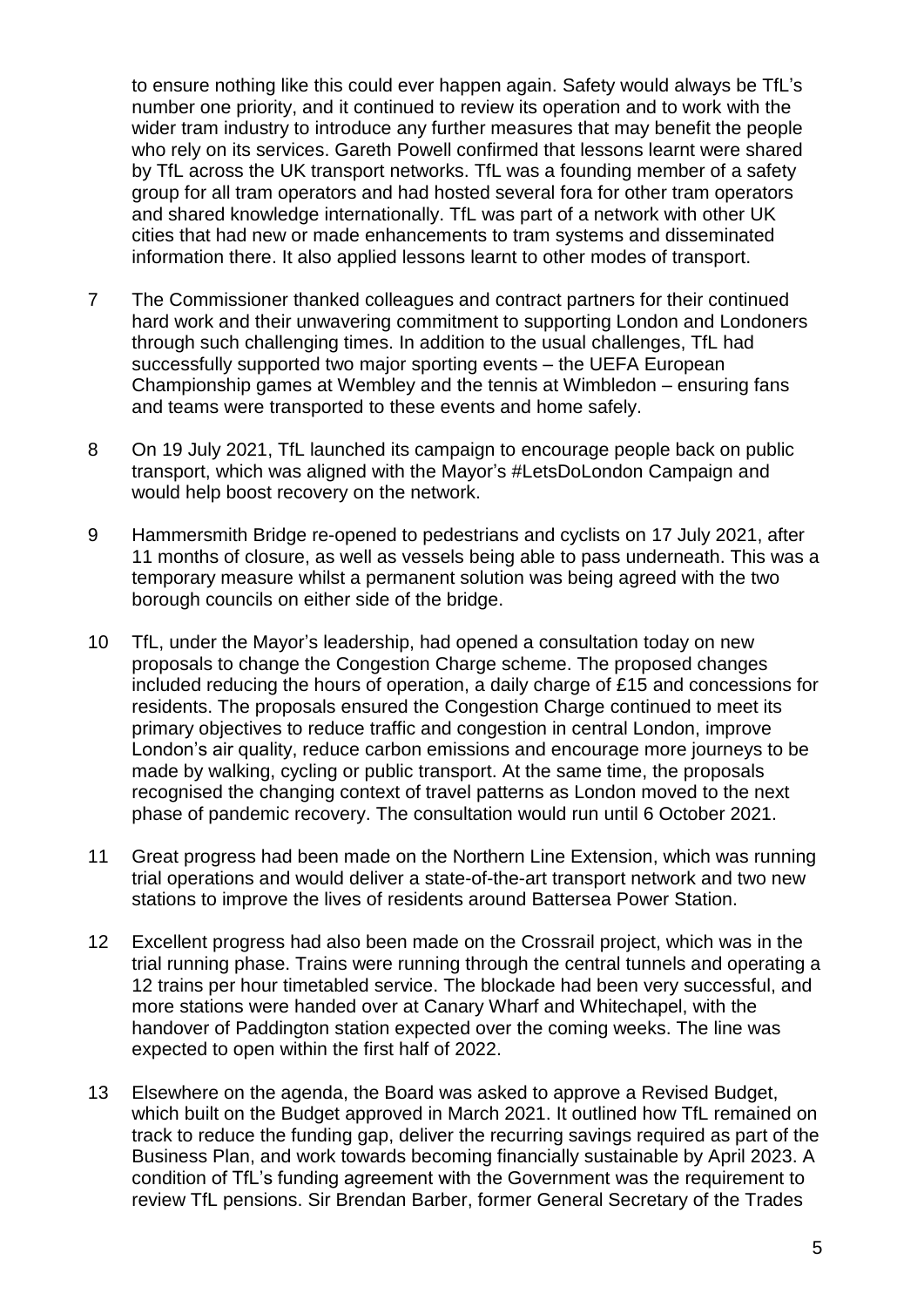Union Congress and Chair of the Advisory, Conciliation and Arbitration Service, had been appointed as an independent lead for the review, alongside pensions expert Joanna Segars OBE. The review was independent and had no pre-determined outcome. An update would be reported back in due course.

- 14 Following the recent incidents of surface flooding caused by exceptional rainfall volumes, Lilli Matson and Gareth Powell confirmed that TfL had been prepared and had a command structure in place. There was forewarning for the second event and actions were taken in the days beforehand, such as preparing tankers, checking pumps and proactively deploying resources to the areas that would be affected. The safety of customers and the network and emergency service access were given priority. A review was carried out immediately after the event and another later so lessons and extra precautions could be built in for future events. To assist with future preparedness, TfL was reviewing asset planning and future investment planning, building an evidence base on vulnerable aspects of the network and working with others, so that joint action could be taken across London to build resilience for future events.
- 15 TfL took seriously any abuse of bus drivers. Gareth Powell confirmed that bus driver training encouraged bus drivers to recognise and report when they were subjected to abuse and hate crimes. This enabled support to be offered and the British Transport Police to take action and prosecution sought wherever possible.
- 16 TfL had received the Healthy Transport Award in recognition of the measures taken to protect bus staff during the coronavirus pandemic. Gareth Powell thanked Unite for its contribution to the good collaborative working with the bus company management teams and TfL to help put the measures in place. TfL was working on how all colleagues were recognised appropriately with their own employers and more formally for the work they were doing in keeping transport going for essential travel.
- 17 Gareth Powell confirmed that there had been a small number of incidents by users on the e-scooter trial where the terms of the trial were breached. These riders had been warned or denied access by the operators. As a controlled trial, operators could ensure that riders were insured and licenced, which helped control the illegal use of e-scooters.
- 18 Vernon Everitt confirmed that the Inclusive Transport Forum brought together policy representatives from national organisations to benefit from their expertise and experience. A list of the issues discussed at the meetings could be circulated to Members. **[Action: Vernon Everitt]**
- 19 Members welcomed the planned update of the Vision Zero Action Plan. Although the last year had seen an overall decrease in the number of deaths and serious injuries on the roads, the figures remained too high as 96 people had lost their lives and nearly 3,000 had been seriously injured. TfL continued to work to reduce the numbers and there had been a 52 per cent reduction in the number of people killed or seriously injured on the roads since the mid-2000s. The Vision Zero update would examine where problems remained, including motorcyclist safety, safety of escooter users, new road users and new traffic movements. TfL would continue its resolve and focus in this area using the new evidence.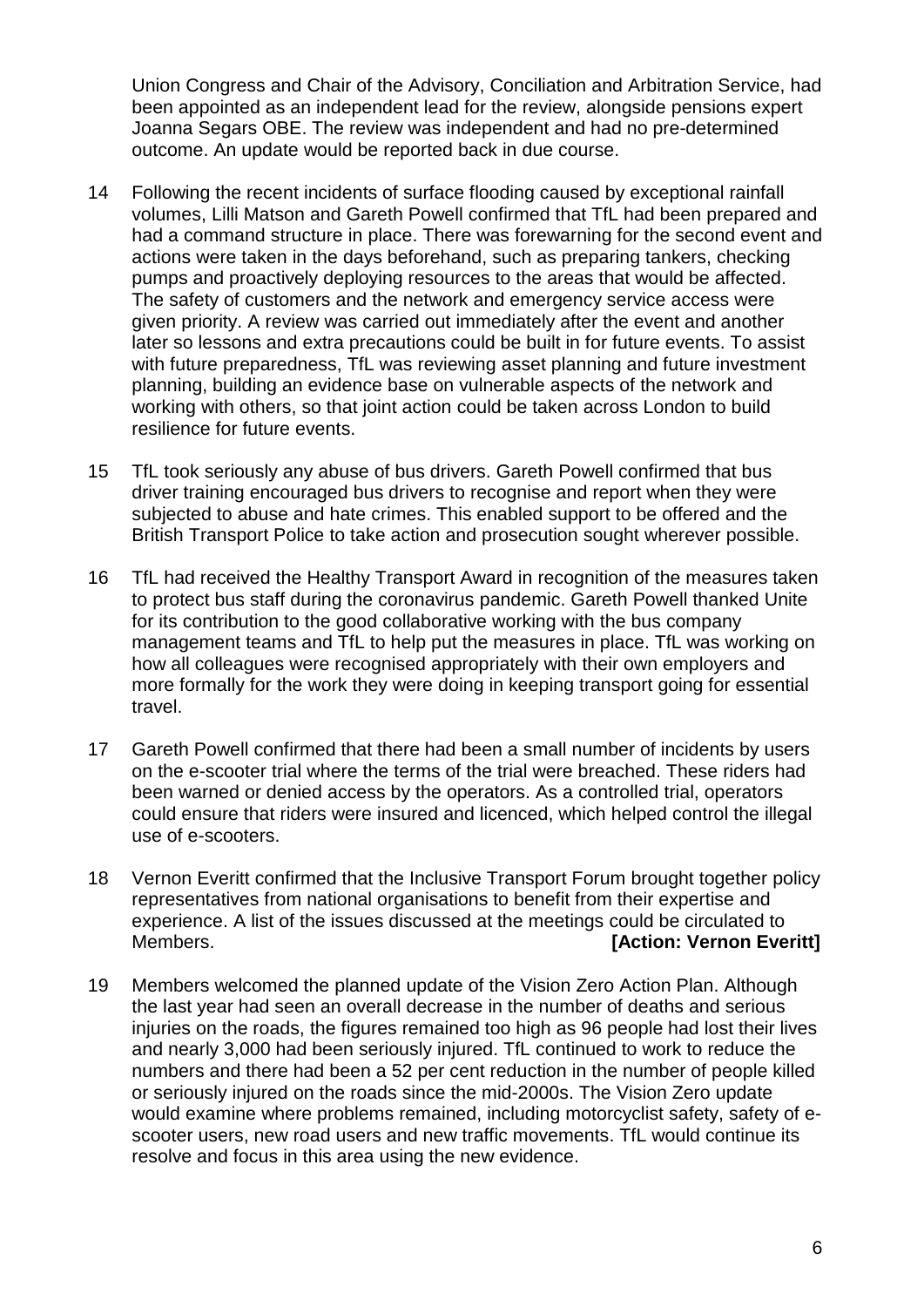- 20 Gareth Powell confirmed that TfL used data from various sources on safety, performance and desire lines to balance bus and cycle priorities on roads to ensure the right use of limited road space. Decisions were made on a road by road basis.
- 21 Temporary measures and experimental initiatives to promote active travel that were put in place during the coronavirus pandemic, such as the Streetscape programme, were extensively monitored to assess the performance of the schemes. Permanent, longer-term changes were subject to consultation or experimental traffic orders and a timeframe was being worked on over the next few months, alongside the London boroughs. Low traffic neighbourhoods were an excellent road safety measure to manage traffic and remove traffic from certain areas. Funding was required for road safety investment to continue.
- 22 Members noted that TfL had successfully appealed against the High Court judgment on the Bishopsgate Streetscape scheme, which was an endorsement of the Mayor's Transport Strategy and the Streetscape programme.

#### **The Board noted the Commissioner's Report.**

### **49/07/21 Elizabeth Line Operational Readiness and Crossrail Update**

Andy Byford introduced the item, which provided an update on readiness for the operations and maintenance of the railway after handover from Crossrail and the status of the remaining work on the Crossrail project. Significant progress on major milestones had been achieved since the last meeting.

Mark Wild provided an update on progress. Safety performance levels remained high with a focus on zero harm. Approximately 2,500 people were on site and work continued to mitigate the risks and impacts of the effects of the coronavirus pandemic on the project.

Good progress had been made with the central station handover, with Woolwich and Liverpool Street stations recently handed over to TfL. Paddington and Whitechapel stations were expected to be handed over within the next four weeks. Some minor works remained at Abbey Wood station and works continued at Canary Wharf station to support its scheduled handover. Bond Street station would have a staged opening and would not constrain the opening window of the central section. West Drayton, Hayes & Harlington and Southall stations remained on schedule to be step-free by summer 2021. Work was progressing on the eastern section at Ilford and Romford stations, which were forecast to become step-free before the opening of the central section.

Timetabled trial running had increased to 12 trains per hour, with more intensive testing continuing over the next six weeks on the fleet of 70 trains. Integration of the train and signalling software and final integration testing was underway with the next blockade planned for October 2021, which was a key enabler to start trial operations by the end of the year. Safety critical integration tests had begun that would provide the verification safety evidence to proceed to the blockade. Completion of trial operations would mark the final step before passenger services could commence in the first half of 2022.

A revised stage opening plan for earlier opening of the Elizabeth line had been approved, which brought forward the Stage 5 benefits by up to six months. The revised schedule replaced Stage 4 with Stage 5b to connect the central section of Crossrail to the eastern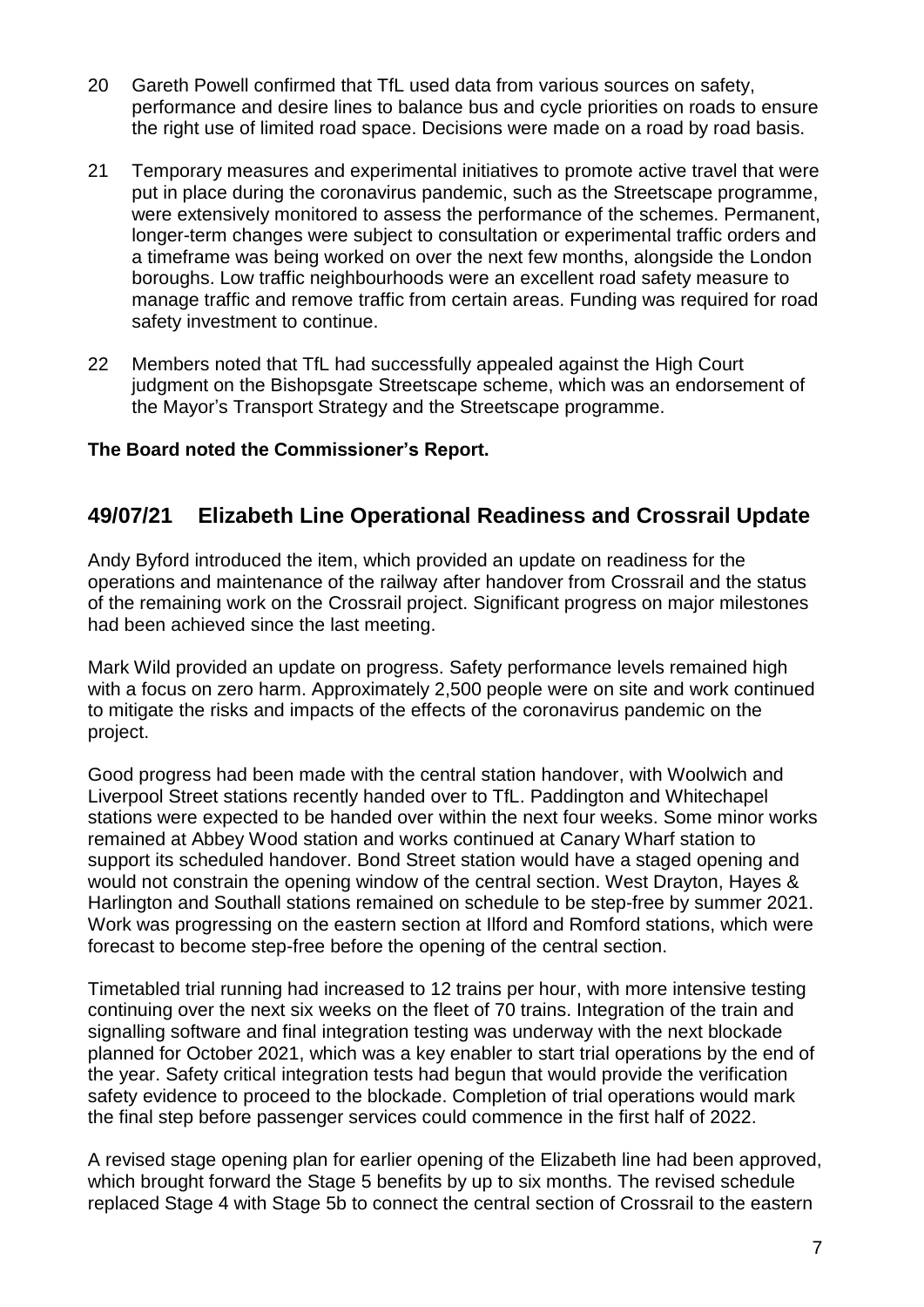and western branches simultaneously. This would allow Elizabeth line trains to operate from Reading and Heathrow in the west to Abbey Wood and from Paddington to Shenfield in the east. The approach would de-risk the final timetable while also bringing forward most of the customer and income benefits of earlier end-to-end running.

#### **The Board noted the paper.**

### **50/07/21 TfL Annual Report and Statement of Accounts for the Year Ended 31 March 2021**

Vernon Everitt and Patrick Doig introduced the draft Annual Report and TfL Group Statement of Accounts for the year ended 31 March 2021 for approval and publication and the provision of an ongoing parent company guarantee by Transport Trading Limited (TTL) to most of TfL's subsidiary companies.

The draft Annual Report paid fitting tribute to all staff, stakeholders and partner organisations who had supported TfL to keep London moving safely during the coronavirus pandemic and prepare for a strong and vibrant recovery. It recorded the significant achievements that were captured in the Scorecard, the positive delivery on safety and the Mayor's Transport Strategy progress, particularly around air quality, decarbonisation and making the network more accessible. It also recorded the progress that continued with transformational projects and innovation across TfL, such as the escooter trial, greening the bus network and partnership working on promotional activity to increase revenue streams.

Prior to the coronavirus pandemic TfL's financial performance had been strong. Through tight cost control. TfL had significantly reduced its net operating deficit, rebuilt cash reserves and was on trajectory to operational breakeven and financial sustainability. The draft Statement of Accounts showed that the pandemic had a catastrophic impact on TfL's finances. The Income Statement showed a deficit on the provision of services after tax of £911m, down from a surplus of £671m in 2019/20. TfL had run near-full levels of service for most of the year but had seen a significant decline in income with total passenger fares of £1.6bn, which was 66 per cent below the previous year and overall revenues were £3.4bn lower.

TfL responded to the drop in revenue through even tighter cost control and increased financial oversight, which kept operating expenditure at £7.4bn below 2019/20 levels, despite the costs of the additional safety measures necessitated by the pandemic. The drop in revenue required financial support from the Government to continue to run services with £2.5bn of extraordinary grant funding during the year.

Despite the extraordinary grant funding, the impact of the pandemic meant TfL had to draw down its reserves and, as at March 2021, had usable reserves of £887m, down from £1.6bn at March 2020. The majority of usable reserves was made up of the General Fund balance of £500m, which was unchanged from last year. The reserve was held to ensure sufficient cash-backed reserves were maintained to cover risks that may arise.

The reduction in usable reserves had come from earmarked reserves, which had reduced from almost £1.1bn in March 2020 to £362m in March 2021. These reserves formed part of the overall funding for TfL's Investment Programme. The reduction in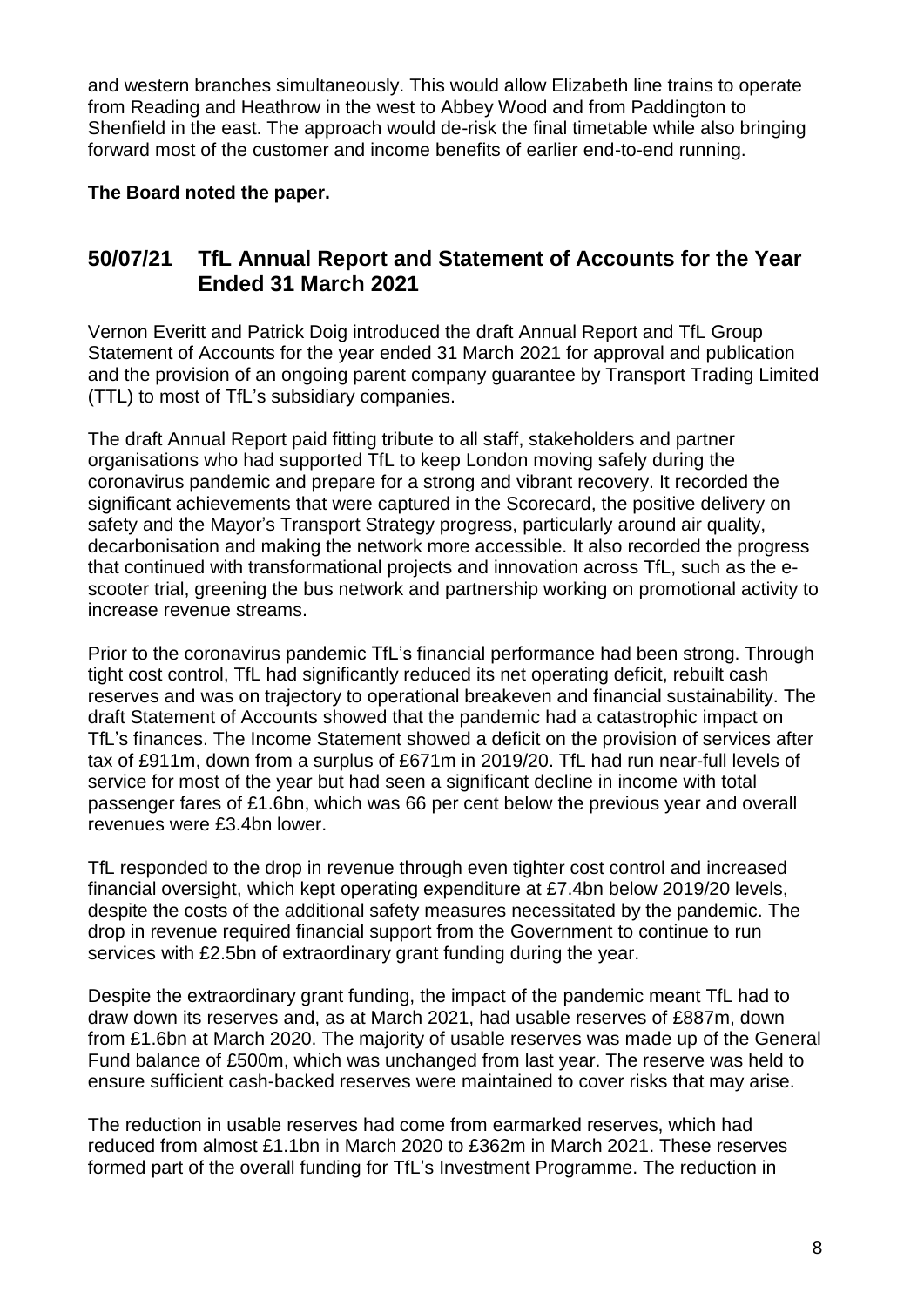reserves highlighted the importance of ongoing capital funding from the Government to maintain critical investment projects.

On 1 June 2021, TfL reached agreement with the Government to extend financial support to 11 December 2021. The agreement provided £1.08bn in base funding and further support should passenger revenue be lower than forecast. This enabled TfL to continue to run near full levels of service to stimulate London's recovery and continue to deliver its critical capital programme.

The amount of funding and the conditions placed on TfL by the Government agreement meant a further £900m of savings or new income needed to be found this financial year compared to the approved Budget. In addition to making in-year operating account savings and deferring renewals spend, an element of the savings would come from further utilising cash reserves. Critically, the funding package allowed TfL to maintain useable cash reserves of £1.2bn throughout the funding period, in line with current liquidity policy.

The funding agreement also set out that Government would continue to work with TfL on long-term plans with an aim to agree a further settlement in December 2021 when the funding package expired. It was based on these assurances that the draft Statement of Accounts for 2020/21 continued to be prepared on a going concern basis.

Last year, the Auditor's Report contained a paragraph on material uncertainty relating to the availability of funding to deliver current operational and capital plans. Significant uncertainty remained as to the level of future funding to be received from the Government and a similar paragraph had been included in EY's Audit Report for 2020/21.

On 7 June 2021, the Audit and Assurance Committee considered the draft Statement of Accounts for the year ended 31 March 2021. Comments made by the Committee had been addressed in the documents. The Chair of the Committee, Anne McMeel, highlighted that significant work was ongoing to transform TfL's procurement and supply chain team and processes, which she expected would address the issues raised by TfL's external auditors.

On 20 July 2021, it was reported to TfL that a late audit adjustment had been made to increase the asset values of the TfL Pension Fund by £75m. The increase had not been reflected in the draft Statement of Accounts due to the late stage of receipt and the increase was not material in relation to the total asset values of the pension scheme. Had it been included, there would have been no impact on the usable reserves.

Members commended and thanked TfL's leadership, staff and partners for their outstanding work during the pandemic to keep London moving and reiterated the need for certainty over long-term funding to enable TfL to meet the challenges ahead for a sustained recovery and to help fuel the economy.

Andy Byford confirmed that, whilst grateful for the £5bn funding received from the Government to date, the short-term and last-minute nature of the funding deals did not provide value for money as the lack of certainty made long-term contracts and projects more expensive. TfL would deliver on the onerous conditions of the funding deals and hold the Government to their promise of a longer-term deal if tangible progress on the conditions was demonstrated. TfL's Financial Sustainability Plan could help the Government with levelling up, the green agenda and a job skills recovery across the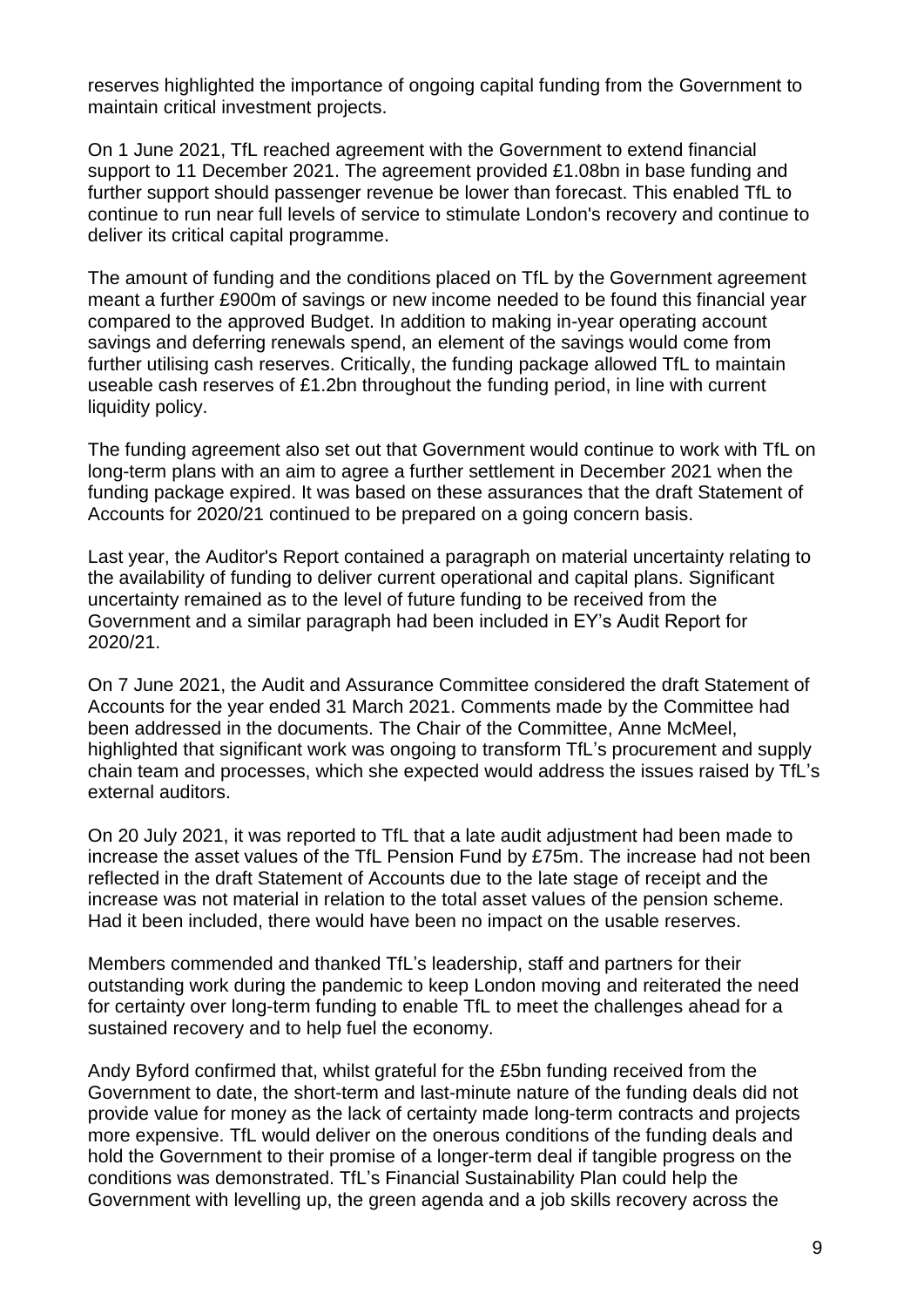country.

**The Chair, following consultation with the Board:**

- **1 approved the 2020/21 Annual Report;**
- **2 authorised the Managing Director, Customers, Communication and Technology, to make any further design or editorial changes to the Annual Report as may be required;**
- **3 approved the Statement of Accounts and agreed that the Statutory Chief Finance Officer make any adjustments arising from the work prior to the auditors, Ernst & Young LLP, signing their opinion or from any comments made by the board of any Subsidiary company. Should any changes be required to the Statement of Accounts which, in the opinion of the Statutory Chief Finance Officer, were material, he would seek the approval of the Board to those changes;**
- **4 noted that the Chair would sign and date the Statement of Accounts in due course;**
- **5 confirmed overall approval of the provision of an ongoing guarantee by Transport Trading Limited of all the outstanding liabilities of those of its subsidiary companies listed below, such guarantee enabling those subsidiaries to be exempt from the need to have their accounts audited:**
	- **(i) Woolwich Arsenal Rail Enterprises Limited;**
	- **(ii) City Airport Rail Enterprises Limited;**
	- **(iii) London Underground Limited;**
	- **(iv) LUL Nominee BCV Limited;**
	- **(v) LUL Nominee SSL Limited;**
	- **(vi) Docklands Light Railway Limited;**
	- **(vii) Tube Lines Limited;**
	- **(viii) Rail for London Limited;**
	- **(ix) Rail for London (Infrastructure) Limited;**
	- **(x) Tramtrack Croydon Limited;**
	- **(xi) London Buses Limited;**
	- **(xii) London Bus Services Limited;**
	- **(xiii) London River Services Limited;**
	- **(xiv) Transport for London Finance Limited;**
	- **(xv) Victoria Coach Station Limited;**
	- **(xvi) TTL Properties Limited;**
	- **(xvii) TTL Blackhorse Road Properties Limited;**
	- **(xviii) TTL Build to Rent Limited;**
	- **(xix) TTL Earls Court Properties Limited;**
	- **(xx) TTL FCHB Properties Limited;**
	- **(xxi) TTL Kidbrooke Properties Limited;**
	- **(xxii) TTL Landmark Court Properties Limited;**
	- **(xxiii) TTL Northwood Properties Limited;**
	- **(xxiv) TTL South Kensington Properties Limited;**
	- **(xxv) TTL Southwark Road Properties Limited; and**
	- **(xxvi) TTL Wembley Park Properties Limited; and**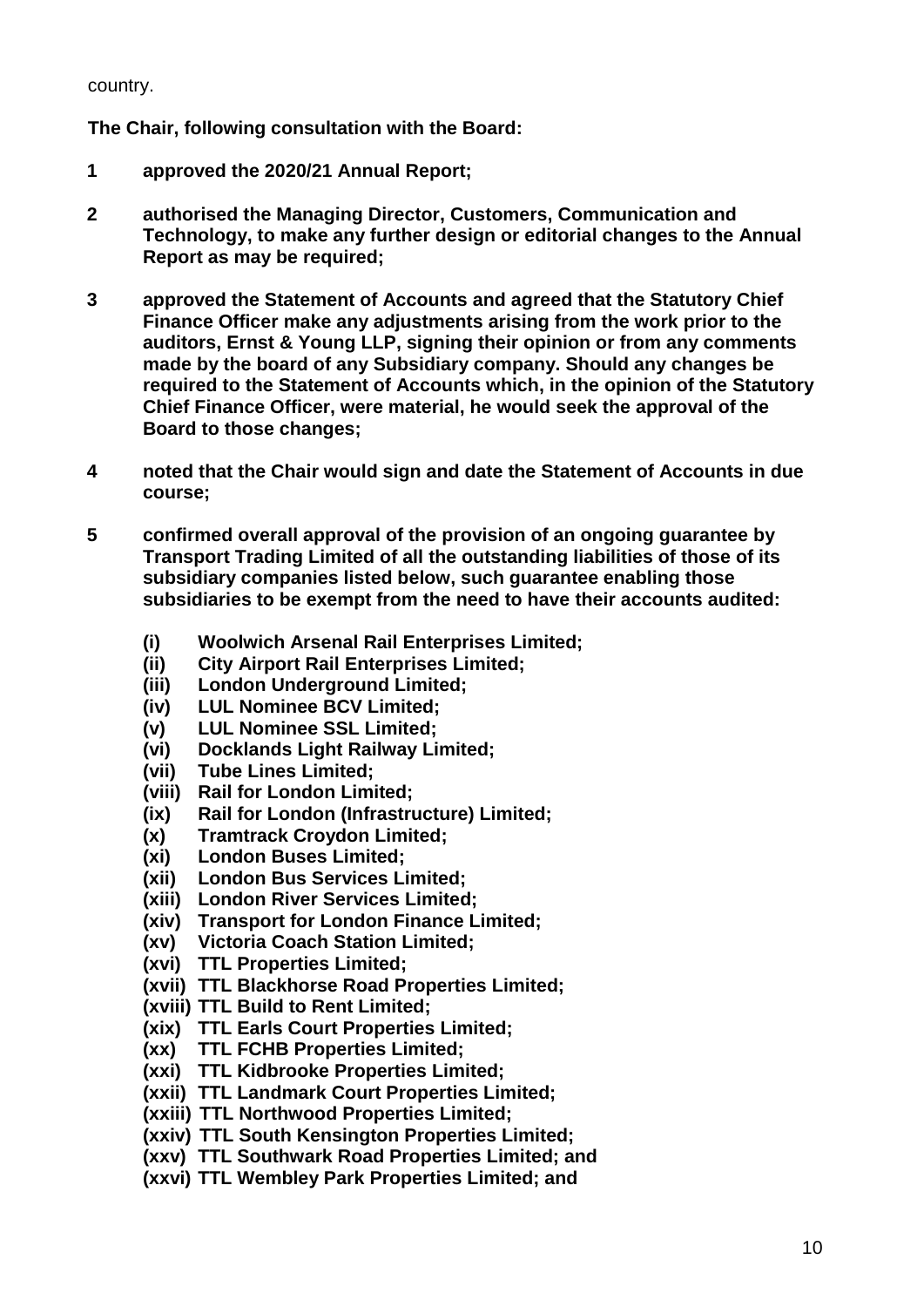**6 noted that, as a result of the application of IFRS 9 Financial Instruments, TfL's auditors, Ernst & Young LLP, requested that letters of financial support previously provided by Transport for London in respect of the liabilities of its subsidiaries be re-signed annually by TfL's Chief Finance Officer. Board approval for the issue of such letters was granted when the subsidiaries were first established or acquired.**

# **51/07/21 Safety, Health and Environment Annual Report 2020/21**

Lilli Matson introduced the report, which set out the safety, health and environment (SHE) performance across all the TfL businesses for the financial year from 1 April 2020 to 31 March 2021. Some road safety data for Greater London and the TfL Road Network covered the calendar year from January to December 2020 to meet data verification requirements.

The report summarised TfL's commitments to SHE through its Vision Zero objectives of eliminating deaths and serious injuries from the transport network, doing zero harm to people and working towards zero-carbon transport. It covered the safety performance of London's roads, public transport network, capital delivery and policing and enforcement on TfL's network. It focused on the impact of and TfL's response to the coronavirus pandemic and the mitigations put in place to run essential services for those who needed them. It described how the physical and mental health of the workforce remained a priority as TfL coped with the impacts of the pandemic. It also highlighted efforts to improve air quality, reduce waste and towards carbon reduction.

The new SHE Directorate was stood up in 2020, so TfL had been well-placed to respond to the pandemic. The loss of 92 colleagues to Covid-19 was regretted by everyone and would never be forgotten. Whilst there continued to be a decline in the number of people killed and seriously injured on the road network, injuries to vulnerable road users such as cyclists had increased by 12 per cent. On the public transport network, the decrease in ridership had also resulted in a decrease in the number of people killed and seriously injured but all cases were vigorously investigated so lessons were learnt to avoid tragedies occurring in the future.

The pandemic had been a catalyst for innovation and building new partnerships. TfL had worked closely with academic institutions on a variety of topics, including to understand the causal factors into bus driver deaths and to implement new practices to keep the network safe. The publication of the road safety dashboard enabled the public to access information on street and neighbourhood safety. Support measures were being put in place for staff dealing with the impacts of Covid-19 and long Covid, which was impacting levels of absence and had ongoing impacts for mental health and wellbeing.

Focus on environmental performance had been sustained with the launch of the Ultra Low Emission Zone in April 2020 and preparations for its extension, which would deliver huge air quality benefits for Londoners. Procurement of renewable energy had been pushed forward to achieve a zero-carbon railway by 2030, with a decrease in CO<sup>2</sup> emissions over the year as TfL moved to renewable energy supplies.

#### **The Chair, following consultation with the Board, approved the TfL Safety, Health and Environment Annual Report 2020/21 prior to publication.**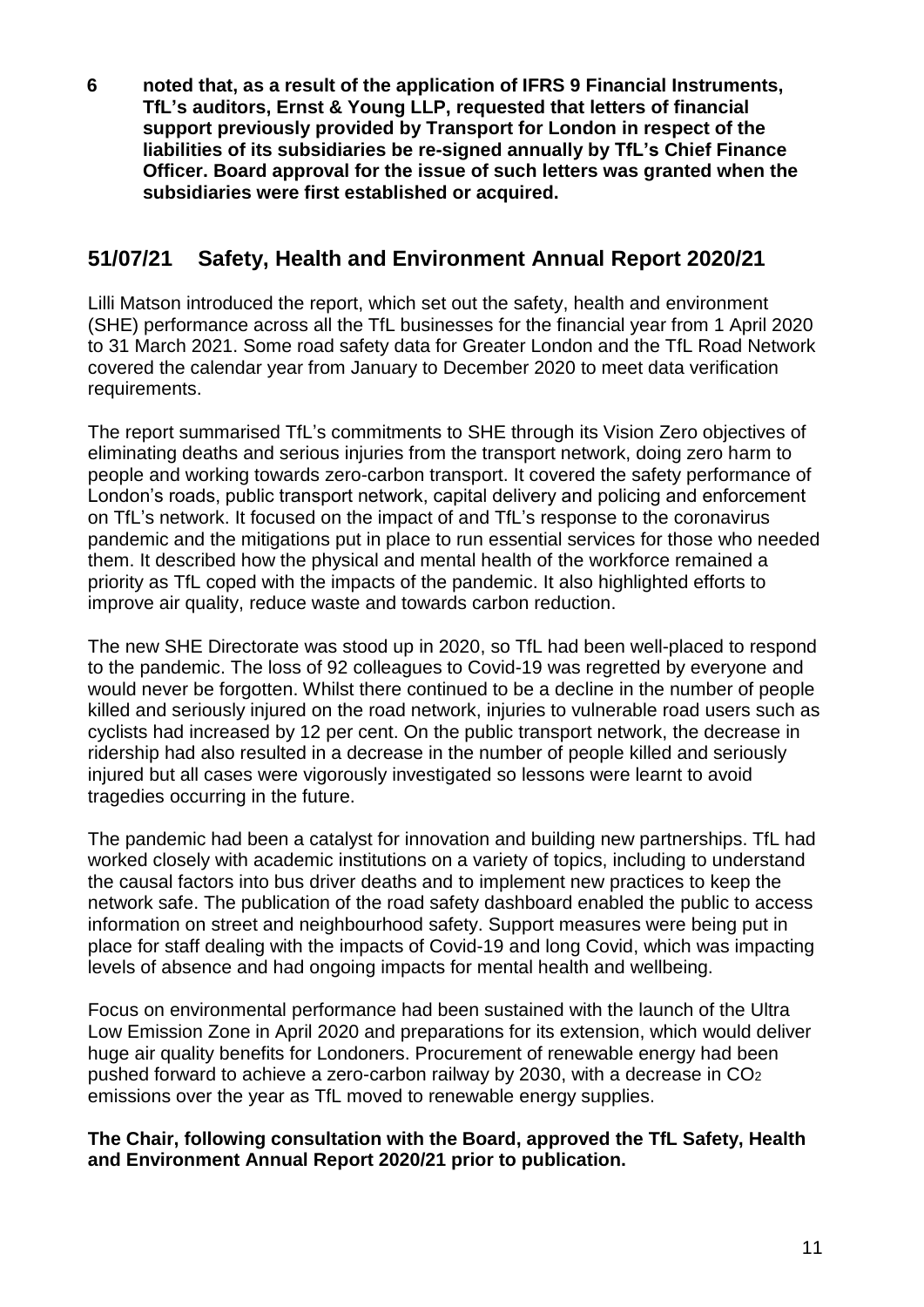# **52/07/21 Draft 2021/22 Revised Budget**

The Chair had accepted this paper as a late item to allow for the latest financial information to be included.

Simon Kilonback introduced the paper, which presented the proposed 2021/22 Revised Budget. It covered progress in the first quarter of 2021/22 against the March Budget approved by the Board on 16 March 2021, and updated the Budget for the remainder of 2021/22 and the full financial year 2022/23.

By the end of Quarter 1, the net cost of operations before Government funding was £636m, which was £370m, or 37 per cent, better than the March 2021 Budget. This was driven by higher than expected passenger revenue, which was £175m better than the March 2021 Budget, as journeys increased at a faster rate than expected after steps 1 to 3 of the Government's Roadmap.

Operating costs were also £71m lower than budget as TfL continued to maintain tight spend controls, defer spend due to funding uncertainty and progress its savings plans. While performing better than the March 2021 Budget and against last year, the day-today deficit remained significantly worse than pre-pandemic levels. Compared to Quarter 1 2019/20, the net cost of operations excluding extraordinary funding from the Government was £600m worse, driven by almost £530m lower passenger income. Total capital expenditure in the Quarter reflected future funding uncertainty which had contributed to the £190m, or 41 per cent, favourable variance to Budget.

The Revised Budget updated TfL's position for 2021/22 and 2022/23, including the implications of the 1 June 2021 funding agreement and conditions. It built in the £1.08bn base funding, plus revenue top-up, which covered the funding period from 29 May to 11 December 2021. Including the extension to the previous agreement, which covered the period from 1 April 2021 to 28 May 2021, the total secured funding in 2021/22 was up to £1.4bn. Securing this funding meant TfL could continue to deliver essential services to help London through the next phase of the pandemic, and ensured its assets were maintained in a good and safe state of repair. The funding was flexible, covering any revenue shortfall depending on passenger numbers up to 11 December 2021.

The Revised Budget reflected the latest modelling which predicted passenger demand by the end of 2021/22 would only recover to 76 per cent of the pre-pandemic levels of 2018/19. A great deal of uncertainty remained around passenger demand and revenue, and scenario modelling indicated a range of +/- £200m for this financial year, which supported the case for continuation of the revenue true-up mechanism beyond the end of the current funding agreement.

The latest view of the funding support requirement expected for 2021/22 as compared to the March 2021 Budget had reduced from £2.7bn to £1.9bn. This was largely due to operating efficiencies and capital savings and deferrals, as well as an assumed use of cash. An additional £500m would be required after funding expired on 11 December 2021 to the end of the financial year, which increased to £550m if active travel and Healthy Streets (including borough funding) were restored to a level broadly in-line with last year.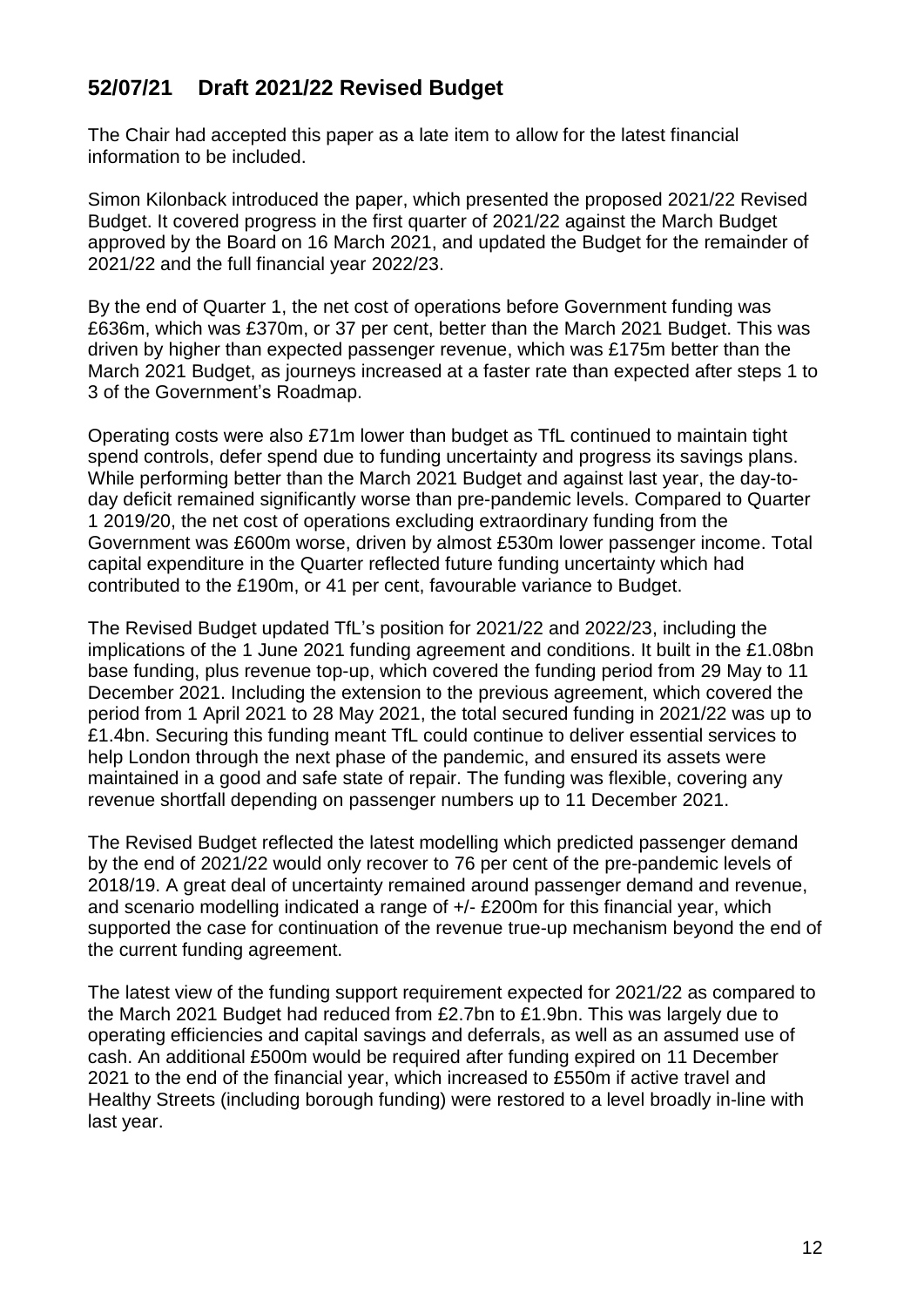The £1.9bn gap incorporated a net reduction of £700m against the March 2021 Budget, which included the £300m operational efficiencies required under the 1 June 2021 funding agreement through non-fares revenue and/or cost saving initiatives. It also included capital savings, mainly slippage and deferrals, and use of cash which were offset by additional capital cost pressure and contingency, and were considered essential with no remaining cash buffer to cover any type of asset failure. The £300m operating efficiencies were in addition to the savings already embedded in TfL's Business Plan, which totalled £730m from 2019/20 to 2024/25, of which £390m remained to be delivered by the end of 2024/25.

The funding support requirement gap for 2022/23 was now expected to be £1.2bn, improving by £0.3bn compared to the March 2021 Budget, due to a review of the capital programme and some operating efficiencies.

TfL's Financial Sustainability Plan set out a funding gap of on average £1.6bn per annum from 2023–2030, including £500m per annum of Vehicle Excise Duty, Greater London Boundary Charge or other sources of income. The capital investment programme reflected the funding uncertainty TfL currently faced and had been reduced by around £300m compared to the March 2021 Budget. TfL continued to prioritise safety and reliability in its capital investment programme, including continuing proactive renewals on street assets such as critical highways, tunnels and structure following the two and a half year pause up to last year.

TfL continued its journey to decarbonise the railway by 2030, in line with Mayoral objectives and Government ambitions, through continued investment in Healthy Streets, on clean energy such as installing solar panels and LEDs, and on expanding the Ultra Low Emission Zone.

When the Budget was approved on 16 March 2021, the Board also approved prudential indicators for 2021/22 and the following two years and the 2021/22 TfL Scorecard. Members noted that there were no changes required to the prudential indicators, as there were no significant changes to TfL's borrowing profile over the next two years, as a result of the 1 June 2021 funding agreement and the proposed Revised Budget. The suitability of the indicators continued to be monitored. Changes were required to the 2021/22 TfL Scorecard to align with the Revised Budget. These related to finance measures (Capex vs. Budget and Opex vs. Budget), passenger journeys compared to pre-pandemic levels and bus journey times.

TfL was working through a plan of actions to meet the conditions set out in the 1 June 2021 funding agreement and continued to work with Government for funding beyond 11 December 2021, and for a longer-term funding solution.

### **The Chair, following consultation with the Board, noted the paper and:**

- **1 approved TfL's Revised Budget for financial years 2021/22 and 2022/23; and**
- **2 approved changes to the 2021/22 TfL scorecard, in line with the Revised Budget.**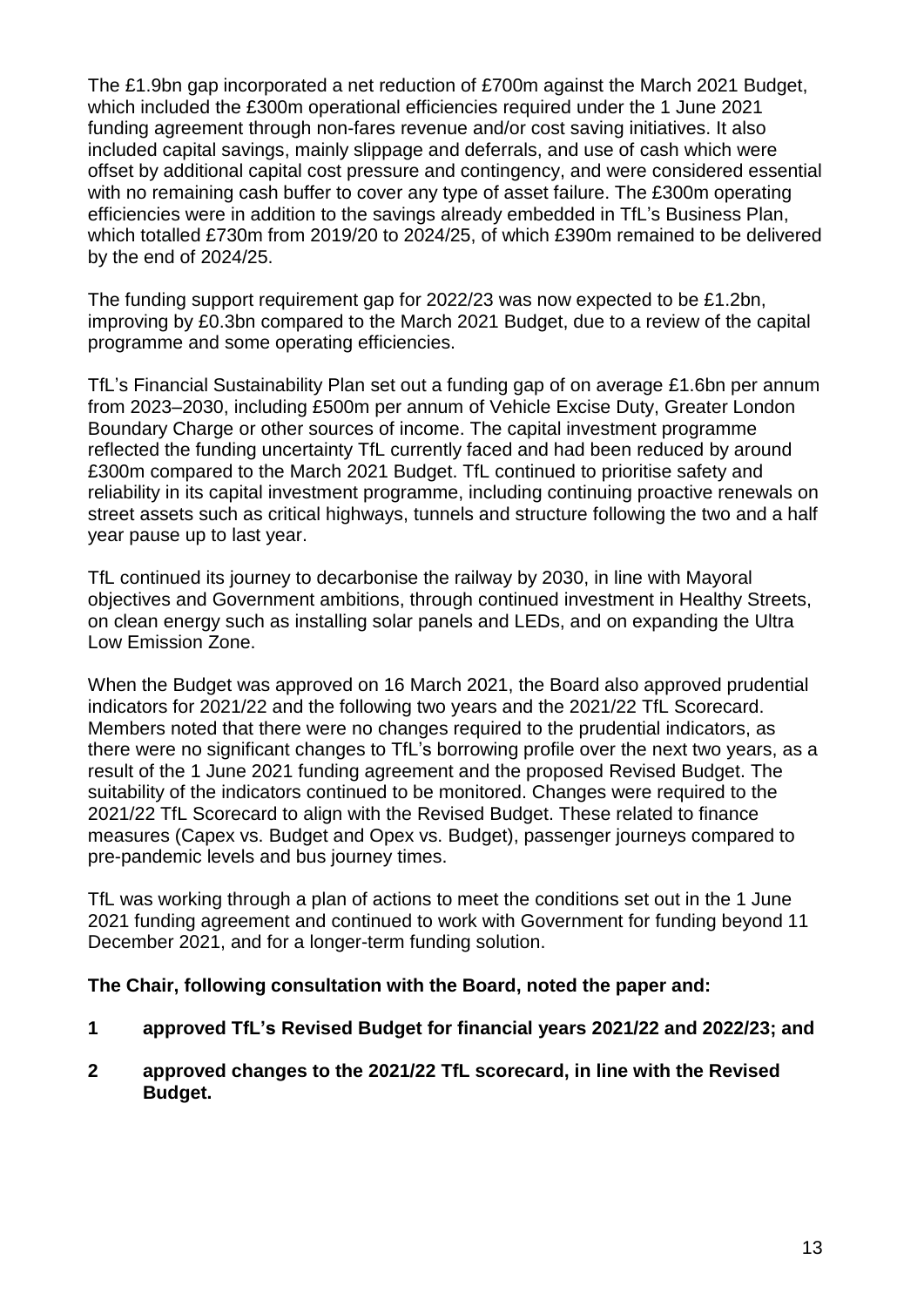# **53/07/21 Draft 2021 TfL Long-Term Capital Plan**

The Chair had accepted this paper as a late item to allow for the latest financial information to be included.

Simon Kilonback introduced TfL's updated Long-Term Capital Plan (LTCP), which set out three scenarios for TfL's capital investment programme over the next 25 years, based on different levels of funding and varying potential travel demand outcomes.

TfL's traditional business planning horizon looked at plans for the next five years. Assets and investment required planning over a longer timeframe and the LTCP provided the longer view of investment that could be used to inform Business Plans and Budgets. It was less detailed than a Business Plan, but set out the broad shape of investment TfL expected to undertake.

Since 2018, TfL had been required to produce a Capital Strategy which was based on the LTCP. The 2021 Capital Strategy would be produced later this year as part of the Greater London Authority budget process, based on the updated LTCP. The LTCP was also used to directly inform the capital investment element of the Financial Sustainability Plan published in January 2021.

The LTCP acknowledged the uncertainty in planning for the future, both in the short and long term, by considering multiple scenarios rather than a single view of TfL's future investment programme. The scenarios were aligned where relevant to future scenarios TfL had developed for travel outcomes in London, and were the same scenarios being used in the ongoing review of service levels.

The 2021 LTCP was a refinement of last year's plan, rather than a completely new plan, and there had not been substantial re-prioritisation of scope within the plan. The focus for this year's update had been understanding the needs of assets and reflecting deliverability, and improving the outcomes quantification of the benefits and risks within each scenario, including mode share, asset condition, safety, carbon emissions and others.

The main updates included in the plan related to re-profiling or deferring schemes whose primary purpose was to increase rail capacity. While forecasts suggested this would still be needed in the longer term, the LTCP reflected that previously assumed timescales may now have more flexibility. The policy consistent scenario remained an ambitious vision for the future of London and included the investment required to achieve local and national aspirations.

The LTCP was the main source for creating the Medium-Term Capital Plan, which TfL was required to submit to the Department for Transport by 14 August 2021, as part of the conditions of the 1 June 2021 funding agreement. The plan would contain three scenarios created using the LTCP, in combination with the Revised Budget and the Capital Efficiencies Plan.

The presentation in Appendix 1 to the paper described this year's LTCP, including how each scenario had been defined, what scope would be delivered in each scenario, what cost this would entail and what outcomes would be achieved.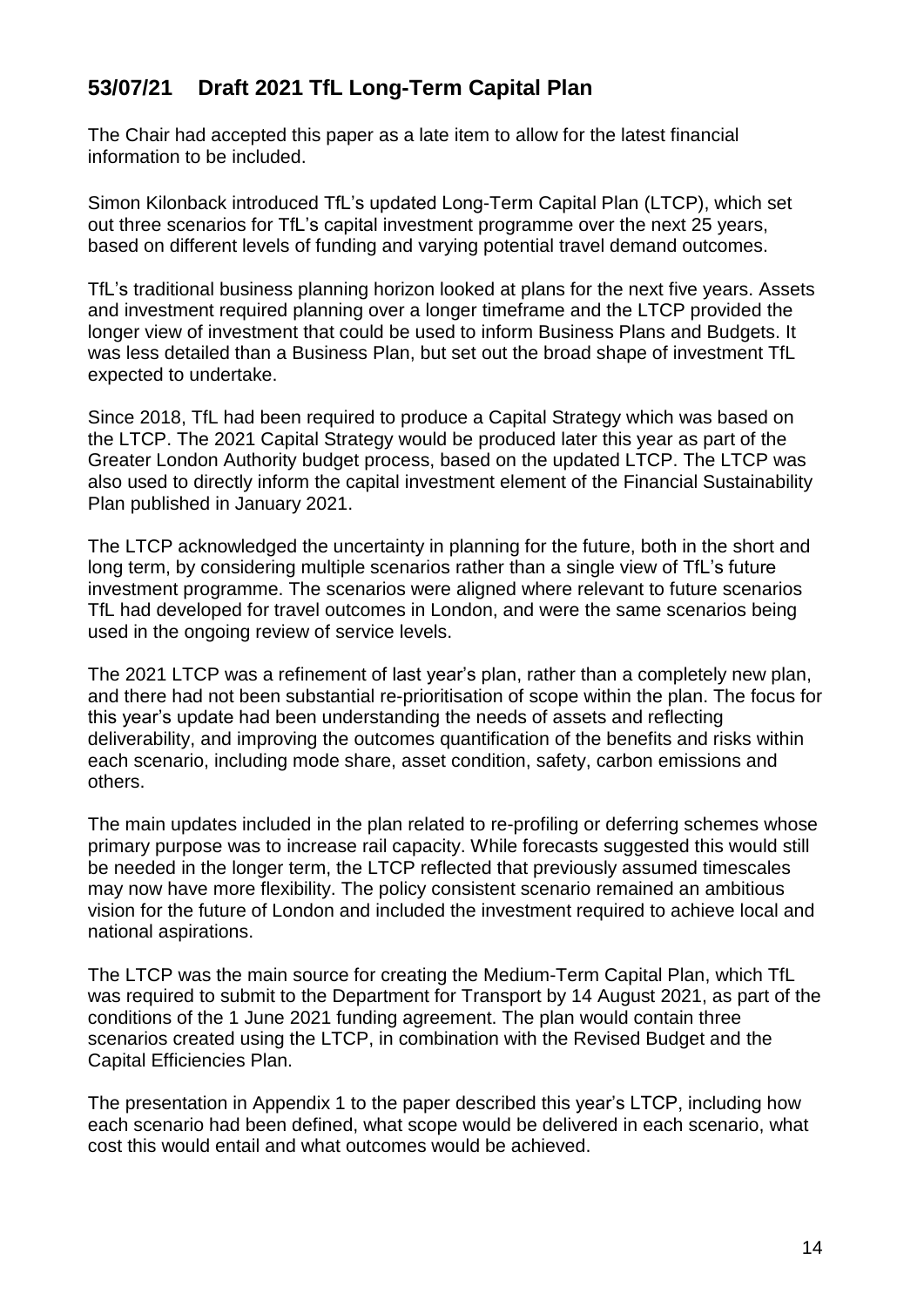Work continued to further develop the assessment of outcomes in each of the LTCP scenarios as TfL prepared to submit the Medium-Term Capital Plan to the Government in August 2021. TfL would use the Spending Review process to continue to make the case for adequate funding to progress the necessarily ambitious investment programme that would contribute to achieving local and national policies. The updated LTCP would then inform financial and delivery planning through the rest of the year.

### **The Chair, following consultation with the Board, noted the paper and approved the 2021 TfL Long-Term Capital Plan.**

# **54/07/21 Slavery and Human Trafficking Statement**

Simon Kilonback introduced the item on the slavery and human trafficking statement (the Statement) that TfL was required to publish annually by the Modern Slavery Act 2015. On 30 June 2021, the Safety, Sustainability and Human Resources Panel considered a more detailed paper on Responsible Procurement, which included the draft Statement. The Panel supported the Statement and requested more regular updates on TfL's procurement activities and its linkages to sustainability.

The Statement was also considered and approved by each of TfL's subsidiary entities, subject to any changes to the Statement approved by the Board. From the discussions at the subsidiary company meetings, additional text had been included to explain assurance processes during the coronavirus pandemic.

**The Chair, following consultation with the Board, noted the paper and:**

- **1 approved the draft TfL Slavery and Human Trafficking Statement 2021, appended to the paper; and**
- **2 authorised the General Counsel to agree the final form of the Statement.**

# **55/07/21 Report of the meeting of the Finance Committee held on 23 June 2021**

In the absence of the Chair, Heidi Alexander introduced the item. She highlighted three key issues from the meeting.

The Committee discussed the TfL Energy Purchasing and GLA Energy Procurement Collaboration Programme, which included the use of Power Purchase Agreements to procure more electricity from renewable providers. It endorsed the strategy, alongside the Greater London Authority, to offer an optional financial instrument.

Land Authority had been granted for the disposal of Lille Bridge Depot to support the Earls Court regeneration development, with the sale flexibility structured to protect TfL's financial interests.

The Committee also considered an update on the commercial development plan and the funding of TTL Properties Limited, which sought to use TfL land to deliver much needed housing in London and to generate additional revenue as set out in TfL's Financial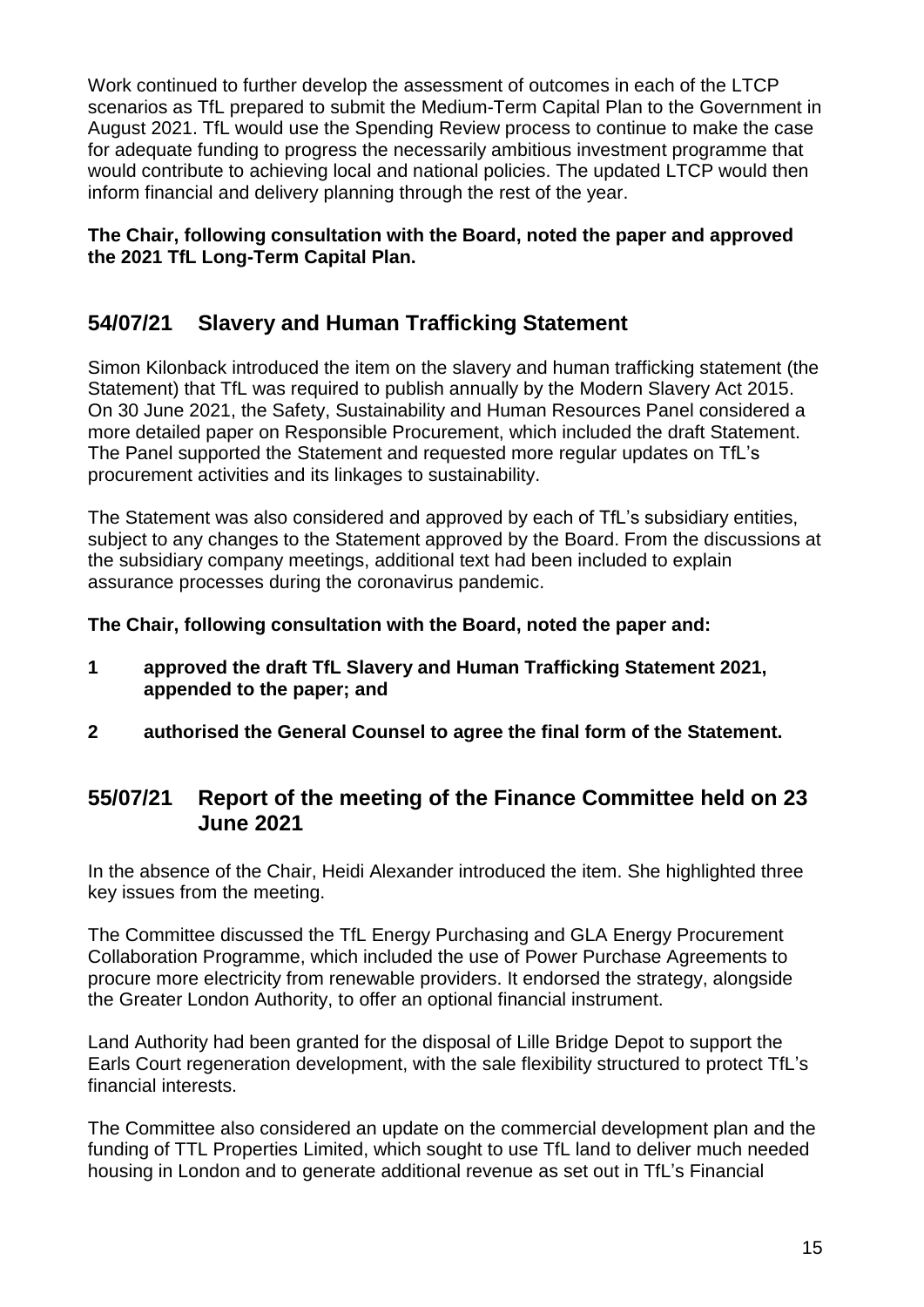Sustainability Plan. The proposals aligned with the requirements of the 1 June 2021 funding agreement with Government.

### **The Board noted the report.**

# **56/07/21 Report of the meeting of the Safety, Sustainability and Human Resources Panel held on 30 June 2021**

The Chair of the Panel, Kay Carberry CBE, introduced the item. She highlighted three of the issues discussed by the Panel.

A constructive discussion was held with Ian Skinner, HM Assistant Chief Inspector of Railways and Catherine Hui, HM Principal Inspector of Railways of the Office of Rail and Road (ORR) on rail safety regulation. The ORR considered TfL to have a good level of safety for workers, passengers and the public. The ORR's recommended areas for TfL focus for 2021/22 related to the integration of risk assessment to provide a systemic approach to risk control and improving risk controls at operational level, which were being addressed.

The Panel discussed the New Ways of Working Programme for non-operational staff following the experience of the coronavirus pandemic and feedback from staff. A hybrid model of home and office working would be phased in, which would also achieve savings as TfL rationalised its office accommodation.

The Panel also considered a paper on how responsible procurement contributed to TfL achieving its ambitions on sustainability and environmental issues. The paper included the Slavery and Human Trafficking Statement agreed earlier at this meeting.

### **The Board noted the report.**

### **57/07/21 Report of the meeting of the Remuneration Committee held on 7 July 2021**

In the absence of the Chair, the Vice-Chair of the Committee, Kay Carberry CBE, introduced the item. The Committee had reviewed the performance assessments of staff within its remit

The Committee also considered the operation of the Senior Management Performance Awards Scheme in 2021/22. The payments element of the scheme had been suspended in 2020/21 due to the uncertainty over TfL's finances and the conditions related to the latest Government funding settlement sought continued pay restraint.

The Committee recognised that the performance awards were an integral part of the remuneration package for senior staff, who had also been subject to a pay freeze since 2016. Staff had gone above and beyond to deliver for Londoners during the coronavirus pandemic and benchmarking showed remuneration for many roles to be substantially below competitors, with many staff leaving over the last year. The Committee discussed the impact of the pay freezes and withdrawal of performance awards on attraction and retention and asked staff to develop options for the scheme for 2021/22 that linked to performance and out-performance against the Scorecard and attaining financial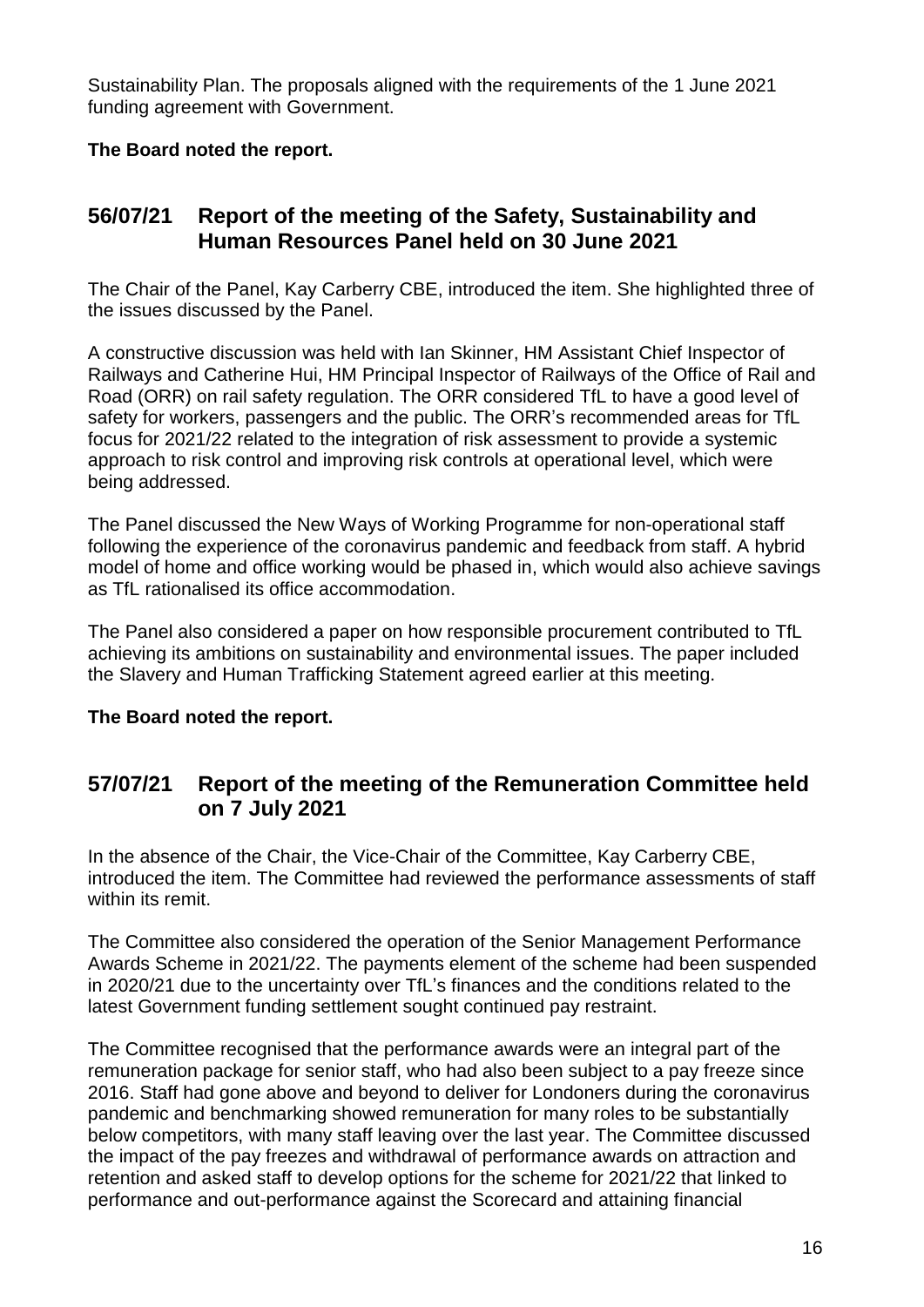sustainability, with payments deferred until TfL no longer required temporary support from the Government for operational costs.

### **The Board noted the report.**

# **58/07/21 Report of the meeting of the Customer Service and Operational Performance Panel held on 14 July 2021**

The Chair of the Panel, Dr Mee Ling Ng OBE, introduced the item. The Panel was pleased that customer care performance measures had shown further improvements during a difficult year.

The Panel had an extensive update on the requirement of customers (without a reason for exemption) to wear face coverings as a condition of carriage on TfL's Bus, Overground, Underground, River and Tram services. It fully supported the measure and the need to maintain a high level of compliance.

The Enterprise Risk on TfL's asset conditions was discussed, with a focus on safety and thus the need for adequate funding for renewals and maintenance programmes. The Panel discussed recent flooding events, how these were managed and lessons learnt to shape future mitigation measures.

### **The Board noted the report.**

### **59/07/21 Report of the meeting of the Elizabeth Line Committee held on 15 July 2021**

The Chair of the Committee, Heidi Alexander, introduced the item. The main project status issues and Elizabeth line readiness had been covered earlier in the meeting. The Committee had discussed these in detail along with safety, finance and risk. The assurance reports included all three lines of assurance and detailed discussions with the Project Representative and the Chair of the Independent Investment Programme Advisory Group Crossrail Sub-Group. The Committee also approved the workplan for the Sub-Group.

The Committee welcomed the National Audit Office report. It received a report from the Crossrail Complaints Commissioner and committed to work with him to resolve outstanding complaints and to assign a named individual to take forward any that were outstanding when the role of the Commissioner ended.

The Chair of the Committee approved the revised staged opening as detailed earlier in the meeting.

#### **The Board noted the report.**